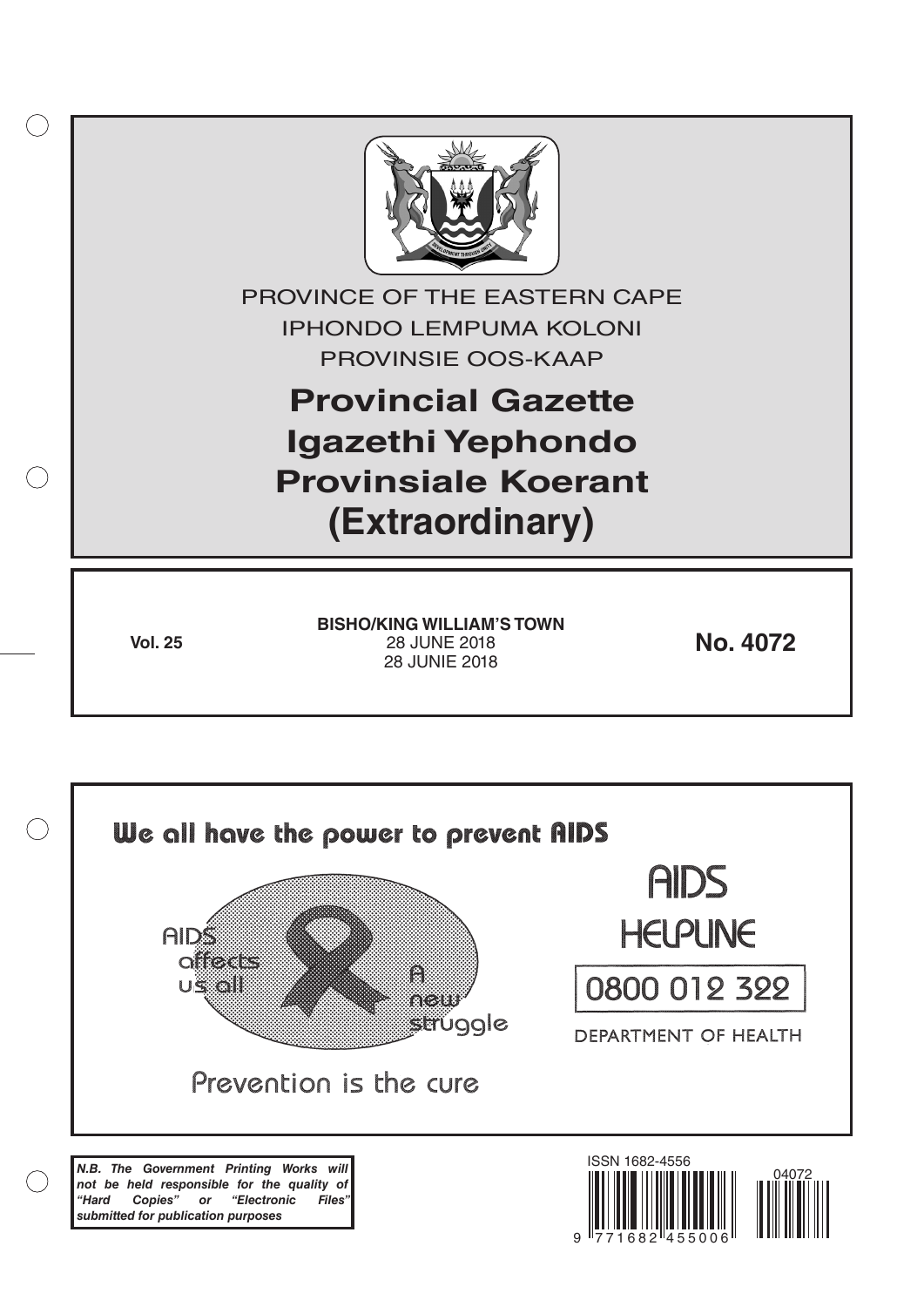## **IMPORTANT NOTICE:**

**The GovernmenT PrinTinG Works Will noT be held resPonsible for any errors ThaT miGhT occur due To The submission of incomPleTe / incorrecT / illeGible coPy.**

**no fuTure queries Will be handled in connecTion WiTh The above.**

#### **CONTENTS**

|     |                                                                                                    | Gazette<br>No. | Page<br>No. |
|-----|----------------------------------------------------------------------------------------------------|----------------|-------------|
|     | <b>PROVINCIAL NOTICES • PROVINSIALE KENNISGEWINGS</b>                                              |                |             |
| 111 | Local Government: Municipal Structures Act (117/1998), as amended: By-elections for Nelson Mandela | 4072           |             |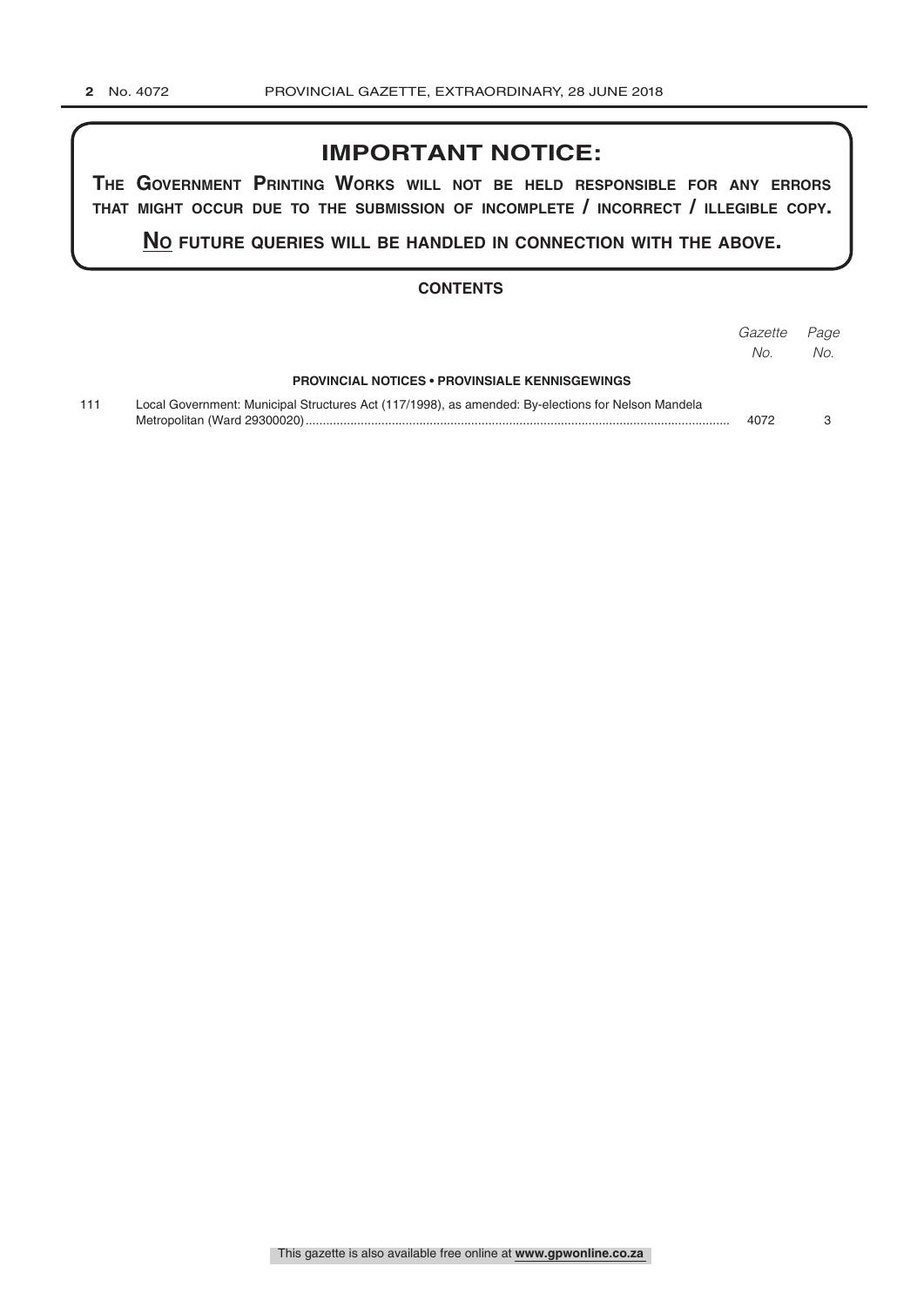# PROVINCIAL NOTICE Provincial Notices • Provinsiale Kennisgewings

#### **PROVINCIAL NOTICE 111 OF 2018**

#### Province of the Eastern Cape

Department of Local Government and Traditional Affairs Provincial Notice issued in terms of Section 25 of the Local Government: Municipal Structures Act, 1998, As Amended (Act No. 117 of 1998)

### BY-ELECTIONS FOR: NELSON MANDELA METROPOLITAN (WARD 29300020)

1, Fikile Xasa, Member of the Executive Council of the Province of Eastern Cape responsible for Local Góvernment, acting in terms of section 25(4) of the Local Government: Municipal Structures Act, 1998 (Act No.117 of 1998), after consultation with the Electoral Commission, hereby withdraw for publication of ward by-elections in Nelson Mandela Metropolitan which published on the  $25<sup>th</sup>$  June 2018. Provincial Notice 108 of 2018.

F.D. Xasa Member of the Executive Council responsible for Local Government (Province of the Eastern Cape)